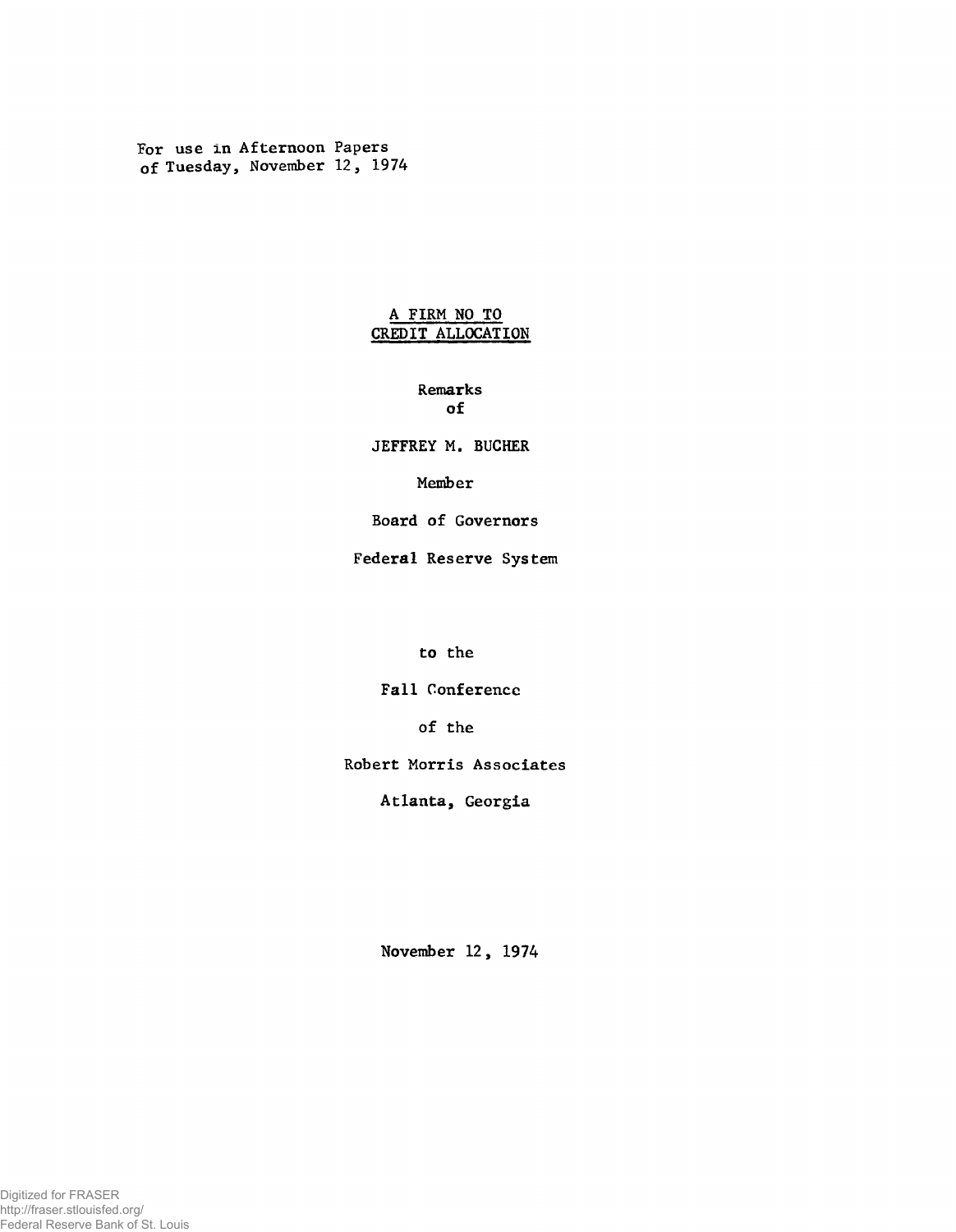## A FIRM NO TO CREDIT ALLOCATION

There was once a proposal that should have originated in Washington, even if it did not. It was to the effect that a book could be written containing brief texts on every imaginable subject pro, con and noncommittal -- and that each of these little masterpieces of bureaucratic pronouncement would be numbered. A companion volume would have numbered introductory remarks for all imaginable types of occasions on which speakers need to be introduced, ranging from cool to enthusiastic. Practically everyone who made or listened to speeches would have these volumes.

Persons chairing meetings would stand up and say, simply, "Ladies and gentlemen, we have with us today Mr. -- or Mrs. or Ms. -- Blank," and would add the speaker's title or position, after which the chair person would only have to say, "Number 741" to concludc the introduction. The speaker would need only to say "Thank you" in an appropriately grateful or distant manner according to the degree of enthusiasm of introductory remarks Number 741, and add, as his speech, "Number 836." Following this, all could retire to comfortable surroundings and engage in possibly highly productive personal or small group exchanges of ideas during the time that otherwise would have been taken up in delivering speech Number 836.

Digitized for FRASER http://fraser.stlouisfed.org/ Federal Reserve Bank of St. Louis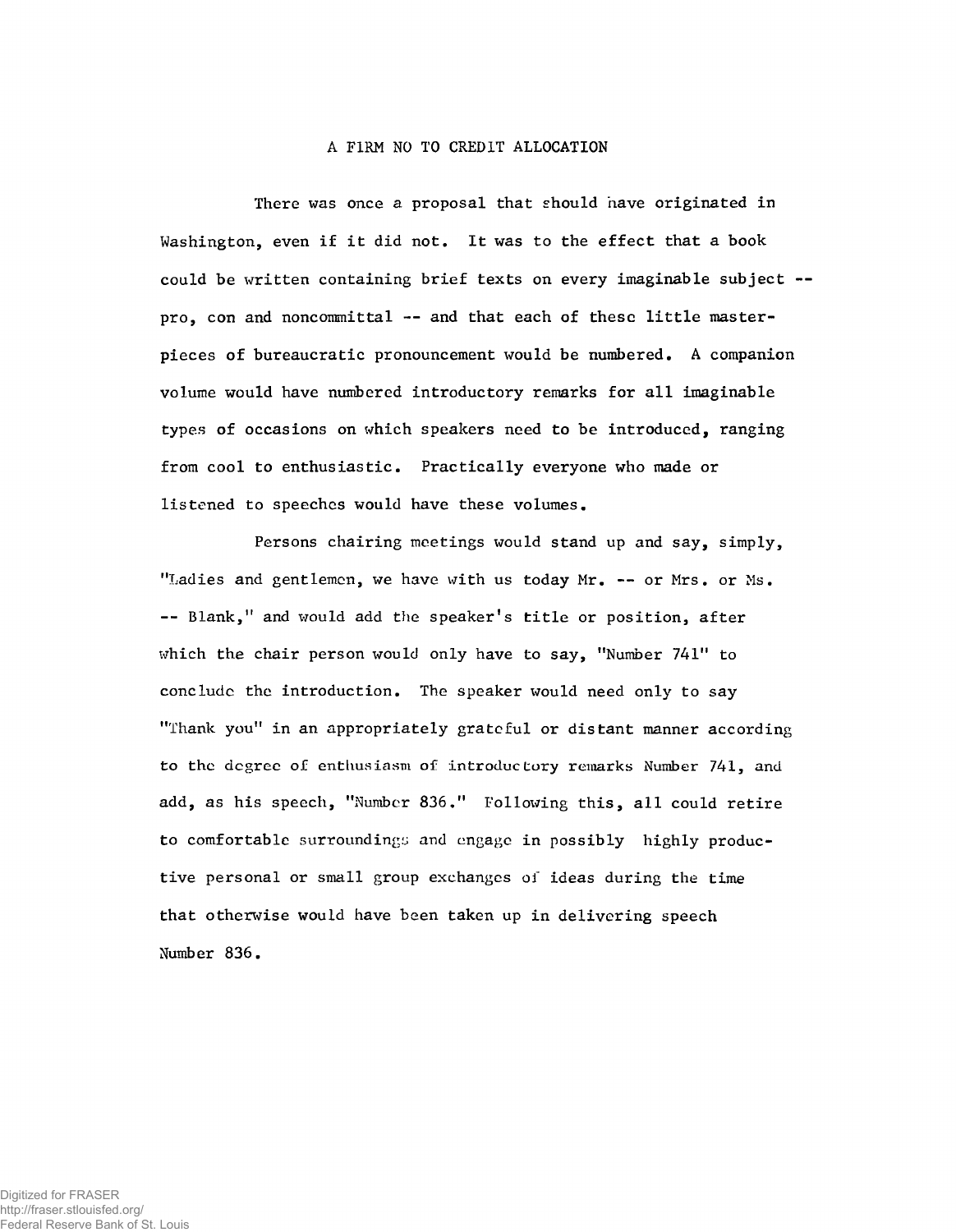I mention this not becausc I think that, even in our **present time of participation by everybody in everything it is an idea that will have a rebirth and acceptance. Or. the contrary, I am afraid that it is the kind of idea that is doomed to be shunned as taking all the fun out of life. I mention it because the choice of tit?.e for my talk today recalled the proposal. The title is "A Firm No to Credit Allocation." I really could stop right there, and you would have my message: having piven the subject of credit allocation a good deal of thought — and even though I began with some sympathy for the idea arising from the nation's obvious need to employ its resources wisely -- consideration has led me to a firm conclusion that it is neither an acceptable, nor even a feasible, idea.**

**If this were Speech Number 836 you would have my reasons as well as my conclusion. Since you do not, and since crodit allo**cation has the appeal of a seemingly simple solution to our -- and **the world's -- complex economic problems, I will try to explain my reasons. I should add that — although the Board has pronounced** itself opposed to governmental allocation of credit  $-1$  am express**ing my personal reasons, today, for opposing it.**

> **The Proposal for Allocation of Credit by the Federal Reserve**

**Legislation has been proposed that would give the Federal Reserve authority to induce banks that are members of the Federal Reserve System to make loans defined by law, and by Board decision,**

**-** 2**-**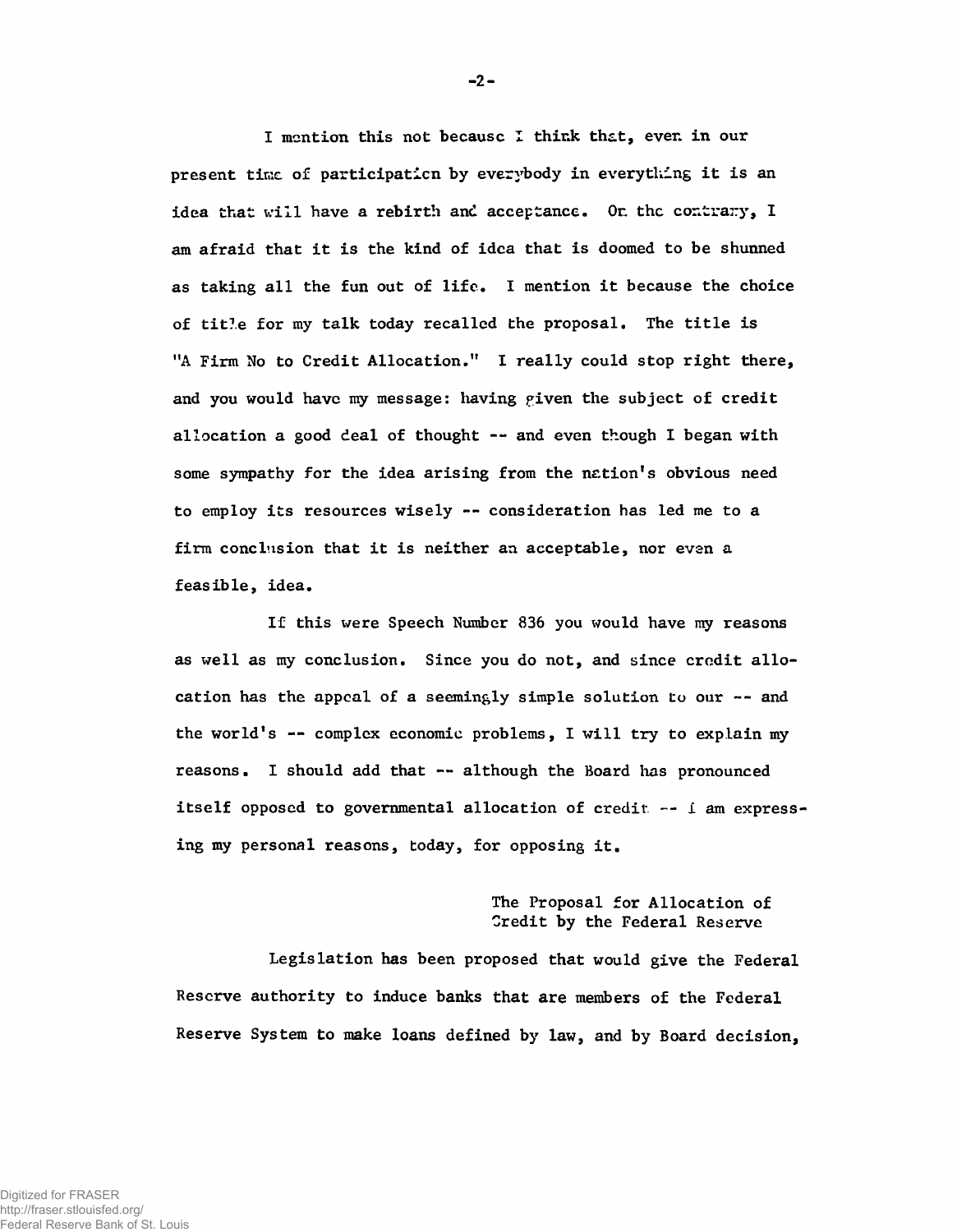**to be of priority importance to the nation. These would be called "National Priority Loans and Investments." Under one proposal, the Board would encourage "National Priority" loans — and discourage others -- by granting reserve credits in relation to loans and investments in several fields stated in the bill as having high priority in national interests, and by imposing supplemental reserve requirements in relation to all other loans and investments. That is not quite how it is put in the bill, but that is what it adds up to — a carrot in the form of reduced reserve requirements to member banks for making loans and investments falling in the preferred fields, and a stick in the form of supplemental reserve requirements for making loans and investments in other fields.**

**The size o£ the reserve credits and supplemental credits would be determined by the Board. For example, as I understand it, if a member bank's nonpriority loans totalled \$50 million, the Board could require that bank to supplement its required reserves by — say — 3 per cent of the total, or, in this case, \$1.5 million. The same percentage requirement would apply to all member banks. In the same way, the Board could give a reserve credit — that is, reduce required reserves -- for making "good" loano.**

**"National Priority Loans and Investments" are defined in the proposed legislation as any loan or investment which, in the opinion of the Federal Reserve Board, is made for, or used for, any of the following:**

**-** 3**-**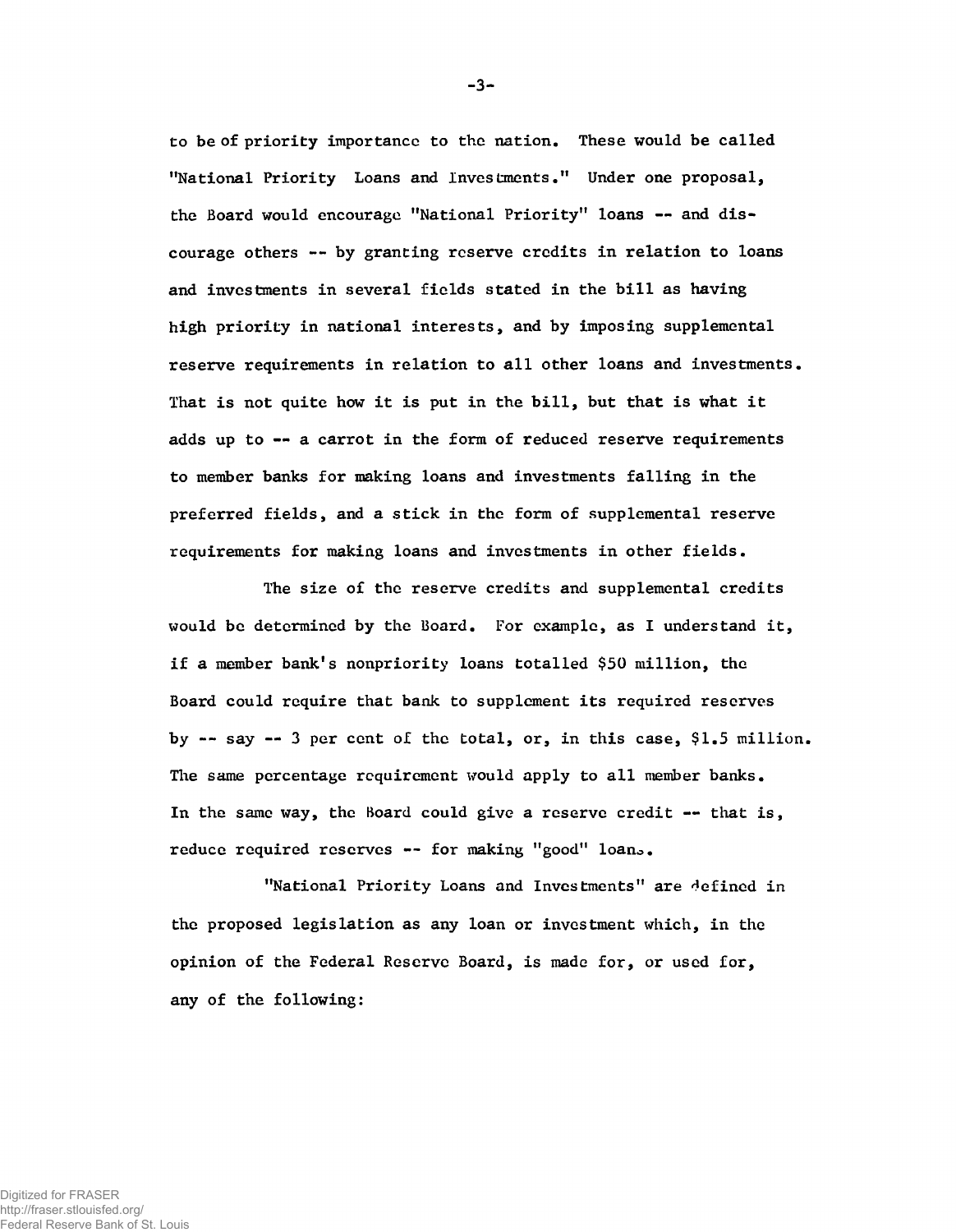--Useful capital investments, with particularly useful types of credits being those that would finance additions to capacity, conservation of energy, enhancement of the environment, and increases in productivity.

— Low or middle income housing.

--State or local government facilities.

--Financing of small business.

--Any other kind of financing which the Board determines -with the approval of the Congress -- to be a matter of national priority.

> Some Specific Problems

The proposed legislation specifies that reserve credits to any bank may not exceed supplements. Thus, the amount of benefits for "good" financing would be limited by the amount of "bad" loans a member bank made. Consequently, no individual member bank could reduce its over-all required reserves. But, if the bank were not careful in Its portfolio planning, its required reserves could go up. There is thus little real incentive to make national priority loans. However, there is no limit to the penalties for the bank that does not do so. In my view, that is a departure from the basic incentive drive of free enterprise. And it would run contrary to the valuable experience we have before us of the world's regimented socities where a great deal of attention has been paid in recent years to replacing penalties with incentives as a way to achieve national economic goals.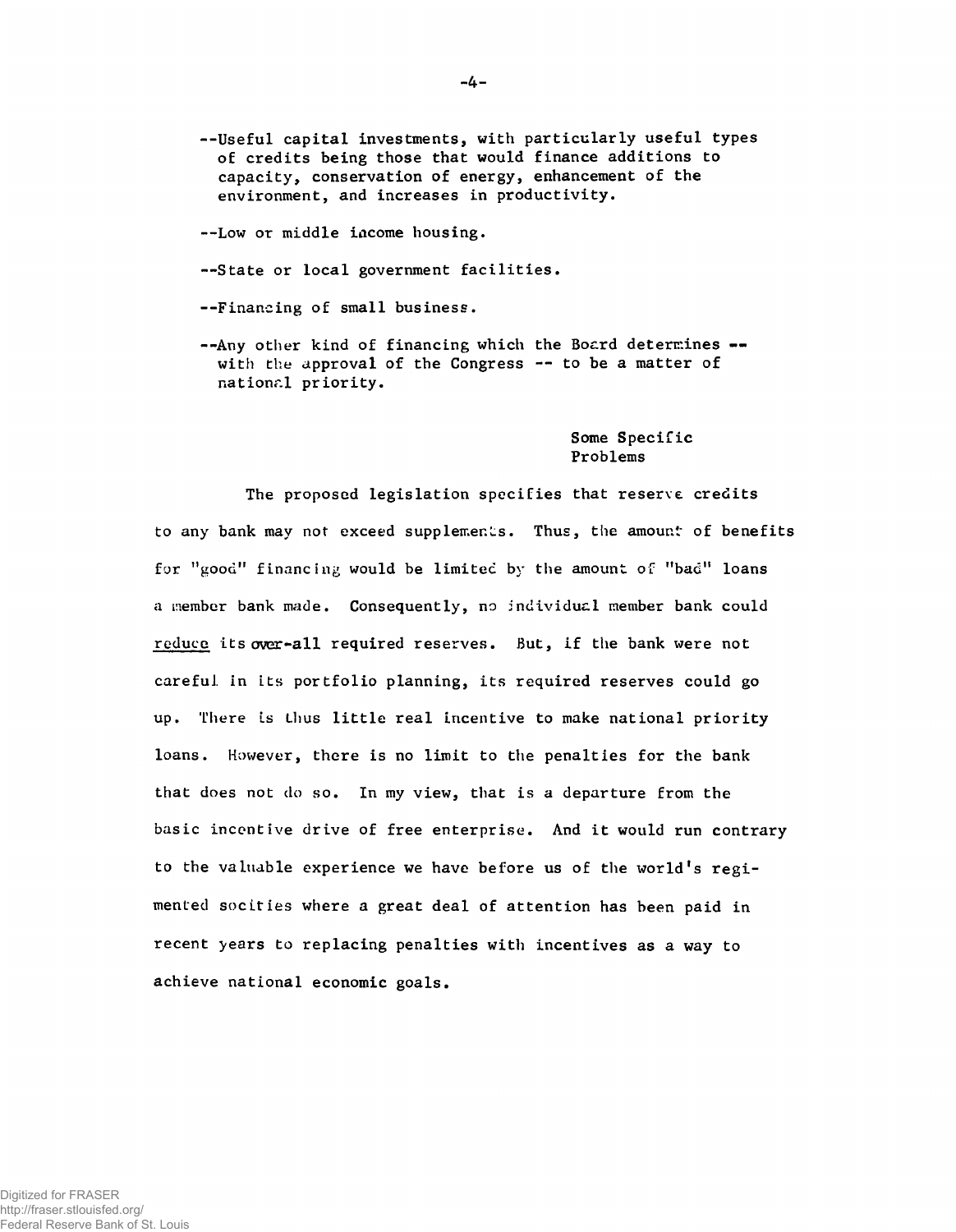I have noted repeatedly -- and with design -- that this legislation applies to member banks of the Federal Reserve System. The logic, I assume, is that member banks have most of the nation's bank deposits -- currently, about 78 per cent. Also, that the Federal Reserve Act allows the Board to set reserve requirements only for member banks. However keen the logic, the upshot would be a highly discriminatory burden on the nearly  $6,000$  -- out of nearly  $14,000$  -banks that choose, through membership in the Federal Reserve System, to assist the making of economic policy for the nation by being subject to Federal Reserve reserve requirements. I cannot imagine any credible argument that could be used for explaining away this penalty for helping in one of the nation's prime economic tasks. Such a burden on membership could only act as a further stimulus for banks to leave the System. That would erode the basis of monetary policy, blunting the System's efforts to carry out its task of containing inflationary forces, or stimulating economic activity, according to circumstances.

If rules for credit allocation were to he equitable among banks, they would have to apply to all commercial banks, if the means to do so legally could be found. Perhaps the only practical approach would be adoption of the Board's recommendation to the Congress that all commercial banks be subject to uniform Federal Reserve reserve requirements. In my view, that would be doing the right thing for a very wrong reason.

-5-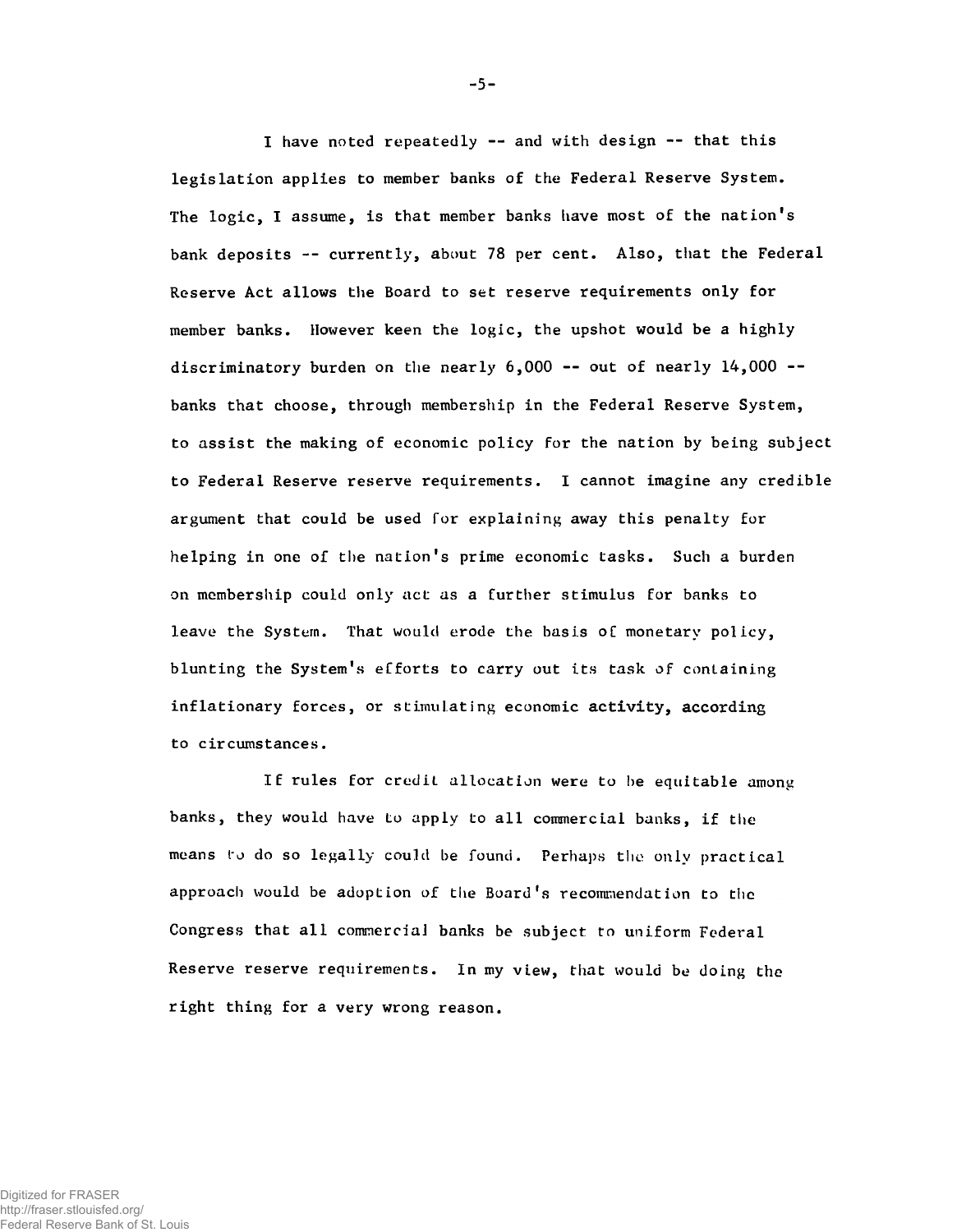But even if the credit allocation mechanism were made equitable among banks, it would still discriminate against banks in favor of other lenders. To be equitable as among all financial institutions, therefore, it would have to apply to all institutions that make loans and investments.

That is, once its feet were set upon this path, the allocating authority would have to be endowed with power to influence every loan and every investment of every kind of financial institution unless very large gaps in the allocation of credit were to be tolerated. And this assumes that the enforcement power of the allocator would be effective, a highly dubious assumption.

But the centralization of economic power could not stop there. It would have to extend also to market sources of funds, such as the use of the proceeds of the sale of commercial paper, acceptances and the like. It would have also to extend to the use of the proceeds of all long-term commercial bonds, and to equity issues. All this would be necessary because money is fungible. Block its use by one financial institution, or one type of financial institution, or several types of institutions, and the money will flow into whatever channels will lead it to the most profitable use.

Consequently, only a complete dictatorship of money, extending to every possible way in which money could be used, would

-6-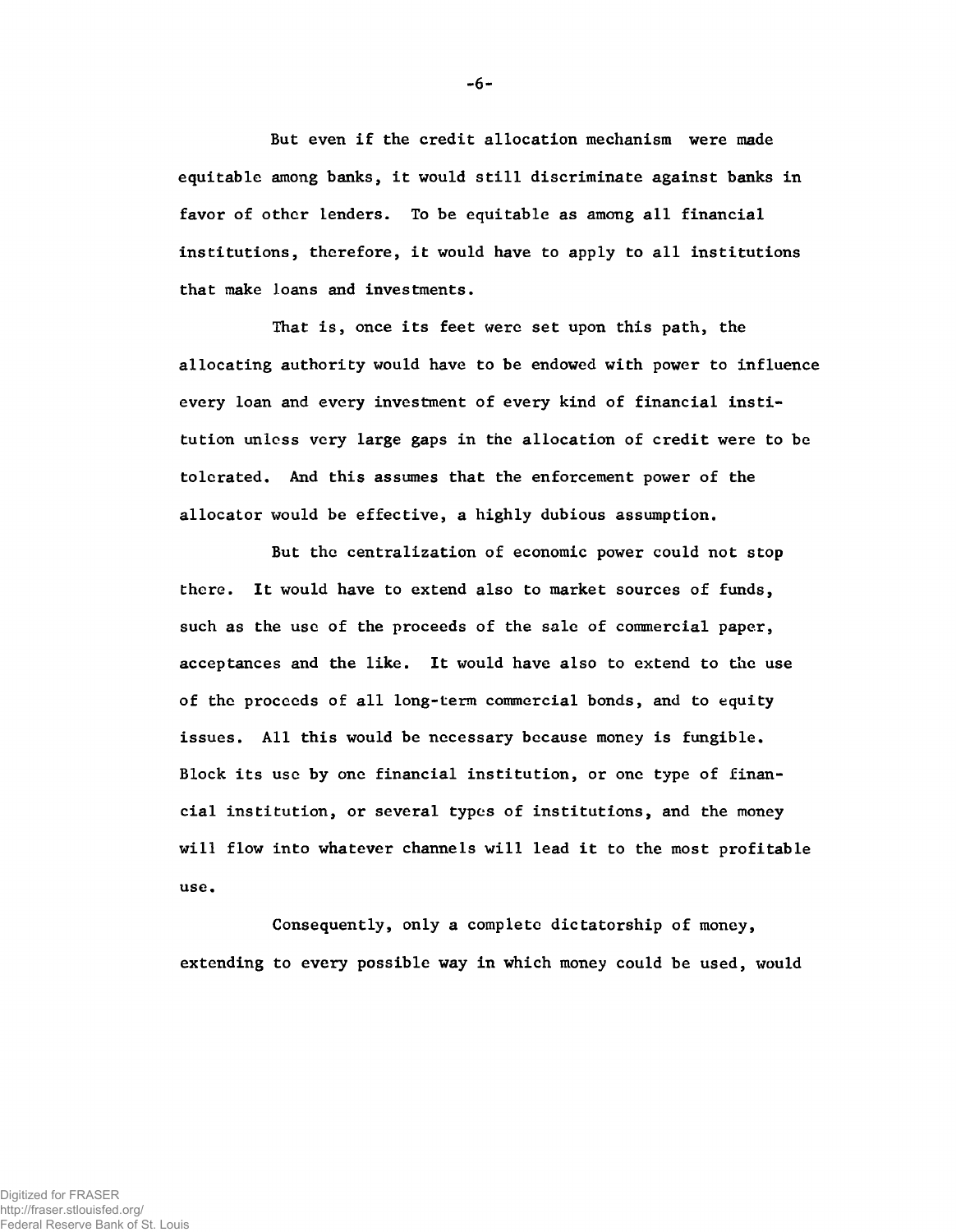provide the basis for a successful system of governmental credit allocation. But such an administrative centralization of economic power is not necessary. The price system -- including the price of money, the interest rate  $-$  is a credit allocating mechanism, and an efficient one, reaching all the uses of money, when it is allowed reasonable freedom to work. The price/interest rate mechanism functions as a system of locks in the financial irrigating network, that directs money -- in a well-functioning free enterprise economy — to those outlets where money can be used most effectively. And -- again -- that is why incentives, rather than penalties, are the preferred influence for controlling the use of credit. Incentives are as fungible as money. Punitive authority, on the contrary, is as vulnerable as human ingenuity in getting around it. We must assume that what the mind of man can devise, the mind of man can circumvent.

Other defects could be marshalled against the proposal that the Federal Reserve -- or any other agency -- be supplied with the power to decide what is a good and useful use of finance, and what should be discouraged.

The already exceedingly difficult task of controlling the monetary aggregates would be accentuated under any system of credit allocation resting upon differential use of reserve requirements.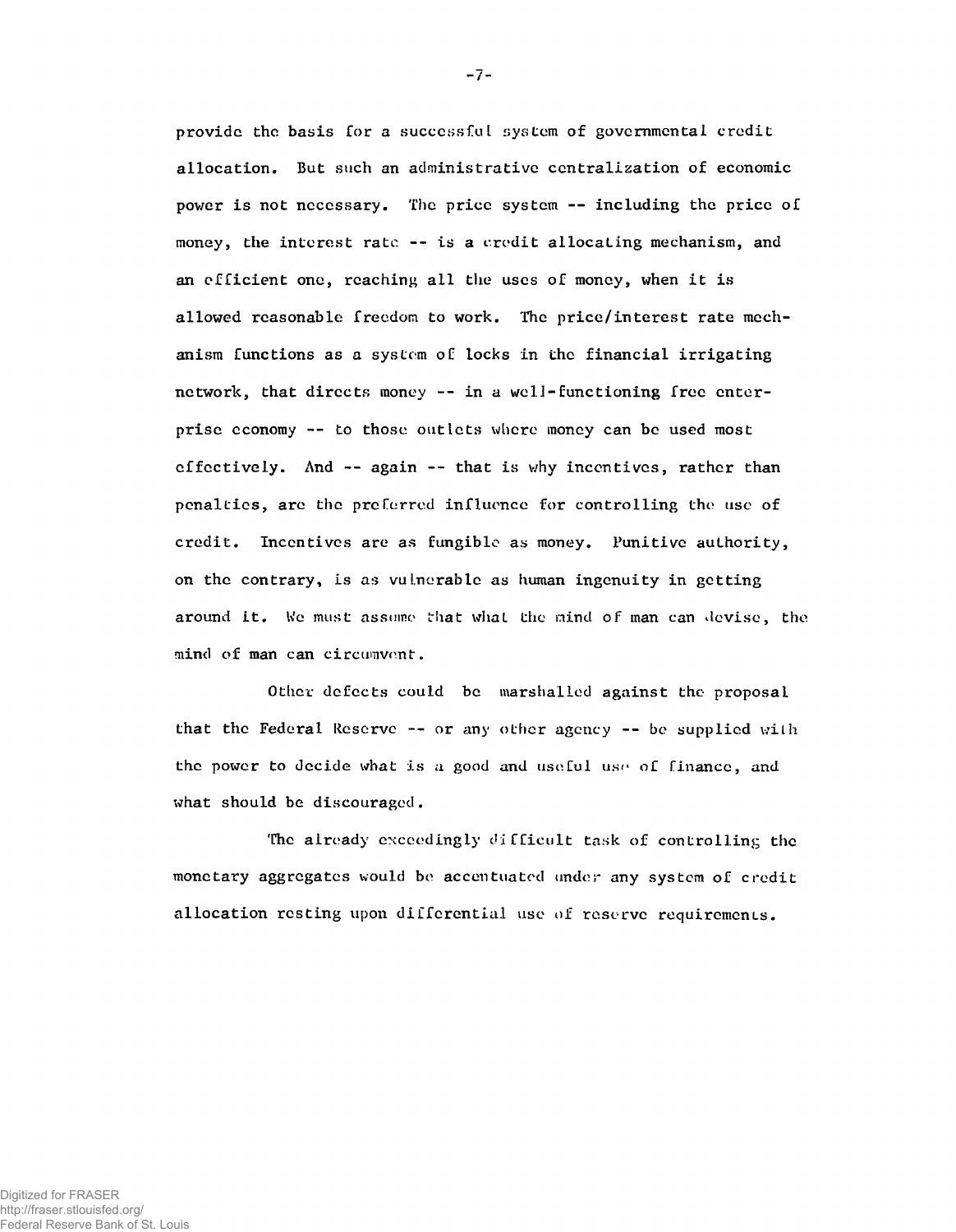**The basic reason is simple: any change in the composition of a bank's portfolio would change its reserve requirements. Thus, both banks, and the monetary authority, would have an almost infinite set of unknowns and variables, shifting from day to day, to take into account in foreseeing the behavior of the money supply.**

> **The Basic Fault — Loss of the Efficiencies of Freedom**

**The objections to credit allocation by fiat that I have raised thus far are technical in part — and whether a plan is technically feasible is always a primary consideration. In part also, they have concerned the adverse impact of such a system on the control of credit through the price system and especially interest rates. No one would deny that the free enterprise system has serious flaws, that it is a system searching for ways to embrace other than merely material goals, that it is in the process of revision and reform; a system that should, and, to its credit, is being, and will be improved. But the basic fact is that nothing invented to date works as well, in terms of efficiency, humaneness or equity. Economic systems that have tried to substitute human committee decisions for the autonomous decisions of the price-interest rate system in directing credit to its most productive use have had to use immense punitive forces to achieve compliance. And, as I have indicated, the limited success**

**-** 8**-**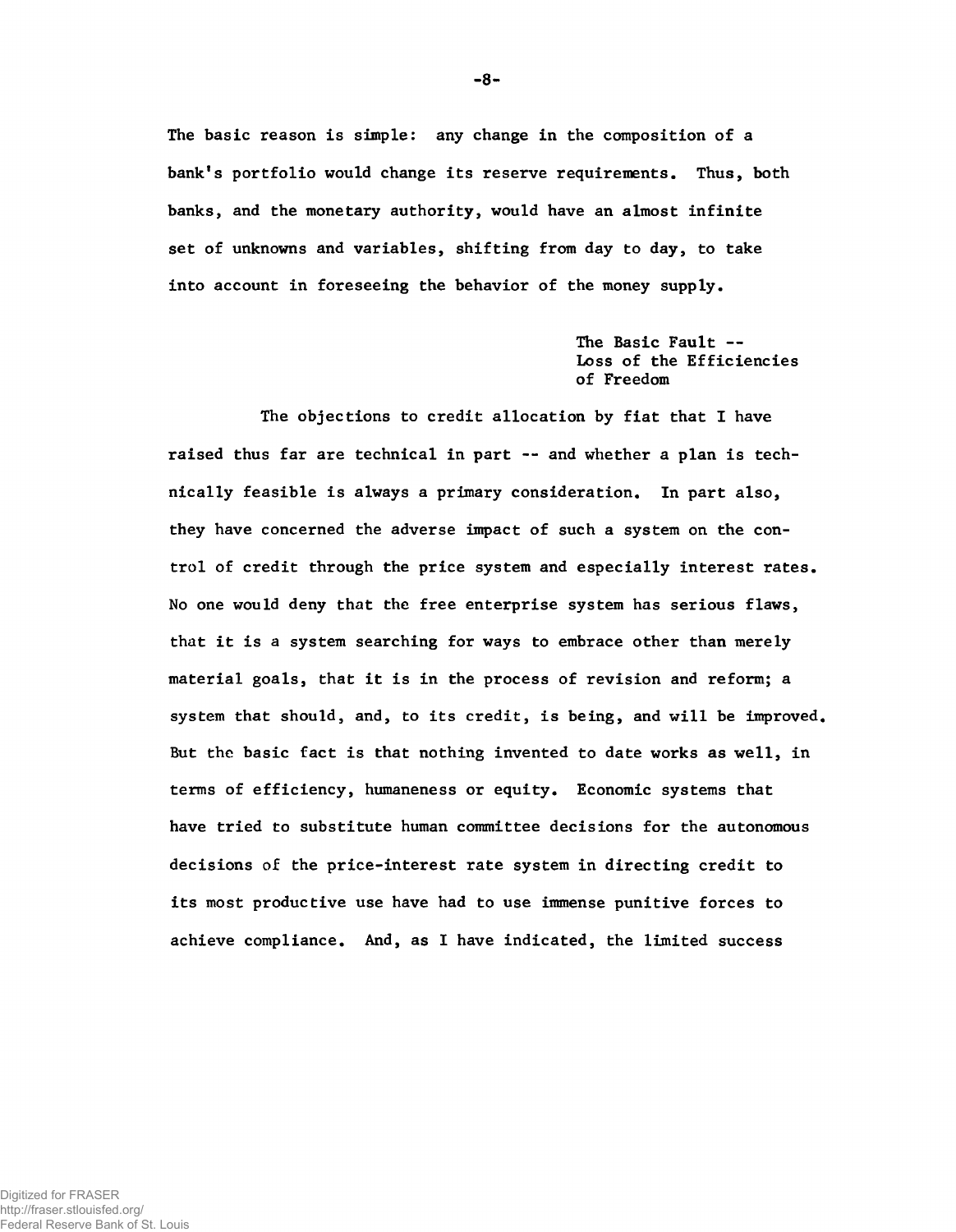**That, in my mind, is the crux of the matter. No single human mind, nor any committee, has yet shown itself able to collect and master enough information to determine with any acceptable degree of accuracy where investment should go, and when. At the Federal Reserve we have neither the data nor the wisdom to undertake such an Olympian task and believe me, at 20th Street and Constitution Avenue, N.W., we probably have more data than most. Furthermore, the job is not only technically difficult and socially repugnant - it is beyond human capability. Nor does the computer bring it within human capacity. The computer can only amass and manipulate data, it cannot point, as prices and interest rates can, when they are allowed to work, to what is wanted, where it is wanted and how much one thing is wanted, or needed, in comparison to all others.**

**In summary then, these are my reasons for casting a very firm vote against governmental allocation of credit, at least in any way that has yet been proposed. It is technically so difficult that it would require a truly gigantic bureaucracy to operate. Its only chance to succeed would be under full authoritarian conditions, extending throughout the entire economy and into every use of funds. But even if these objections were overcame -- or overridden — in the name of a national need for the best use of scarce resources -- the**

**they have had has driven them to invent surrogates for free prices and interest rates.**

**-** 9**-**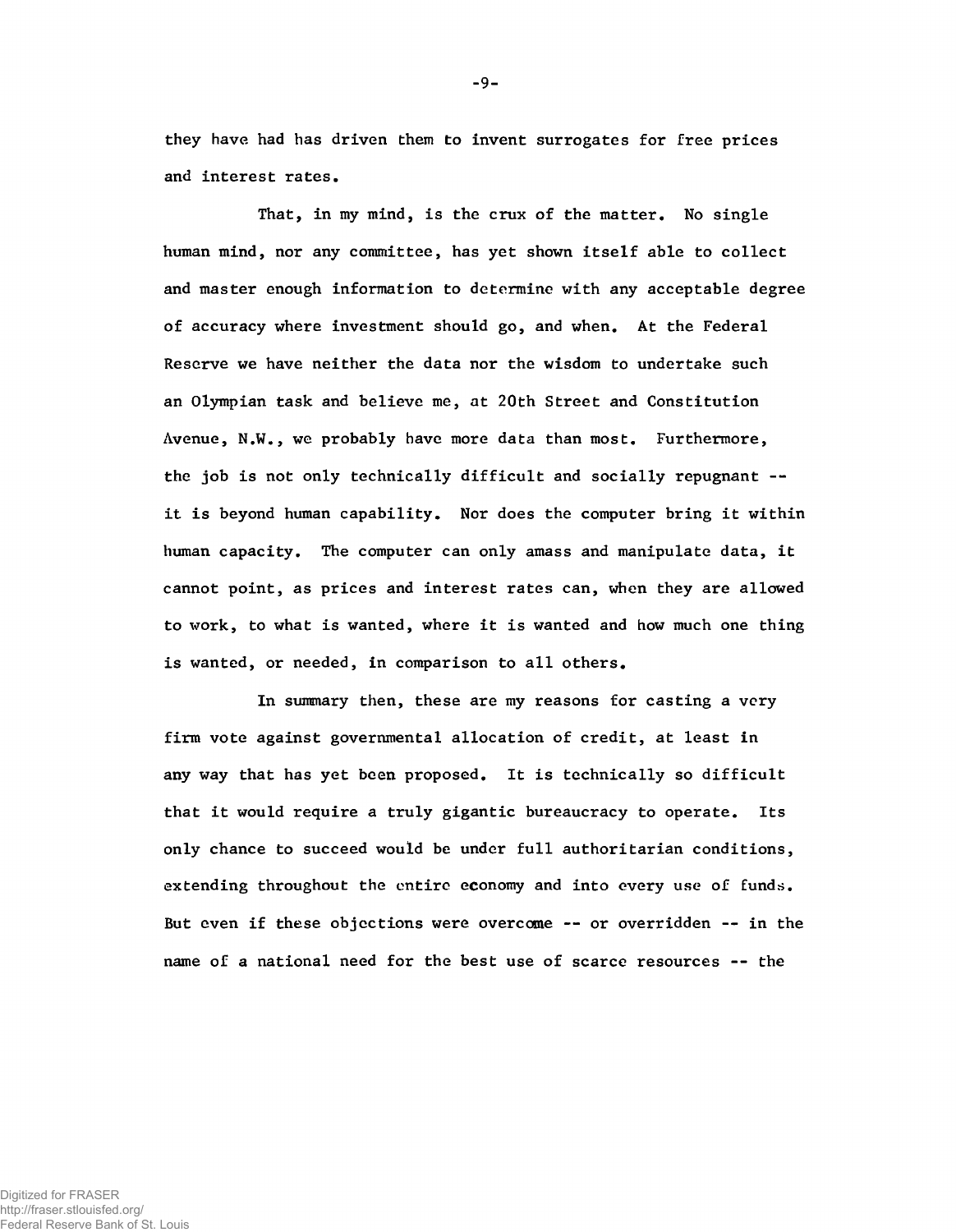**task should still not be undertaken, because it is not within human capabilities to do it well.**

**Does that mean we can only relax and wait until we have evolved sufficiently as people and as societies to undertake successfully central economic control? That is not what I am saying.**

## **Institutional Reform**

**There is a probable answer. Its name is institutional reform. Its objective is to permit autonomous factors to tell us where and when investment should take place. But such institutional reform can and should be undertaken with two controlling conditions in mind. The first is that we cannot turn the clock back to the days of laissez faire and let matters take their course, heedless of human suffering. Together with reform of our financial system for the more efficient marshalling of credit, we must, in parallel, adopt measures to avoid waste of human talent and energy — unemployment and to avoid the waste of scarce capital by making a scapegoat of any economic sector, such as housing and the mortgage market. Further, institutional reform should permit flexibility that would yield the kind of growth and diversification that people want in their lives. There is much more to be said here, but I do not want to get into philosophy — I think my point is made that I am not talking about cold efficiency, but, rather, of avoiding waste or misuse of human and other resources, so that they may be used to best advantage to yield what society desires.**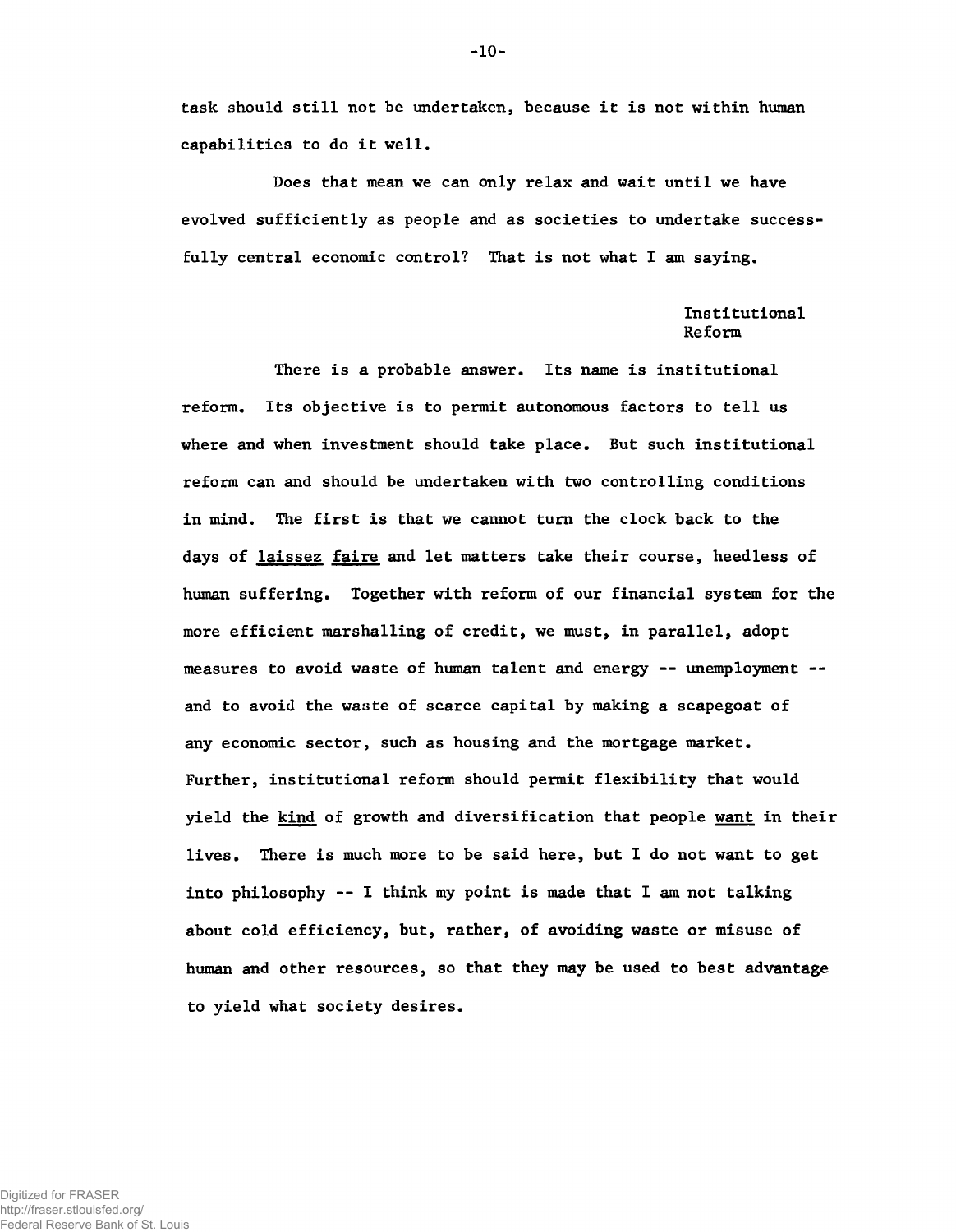**I have said repeatedly that the competitive market system, when allowed to function in relative freedom, can go a long way toward solving the problem of credit allocation. The key here is the proviso that it should permit prices and interest rates freedom enough to do their job of indicating what is the most desired, and most desirable, use of credit. Consequently, a prime objective in arriving at national priority use of credit is the removal, through institutional reform, of obstacles to the market determination of prices and interest rates.**

**A good deal of thought has been given recently to the problem of institutional reform of our financial system. The proposals we have before us in most immediately usable form - the proposed Financial institutions Act based on the Hunt Commission recommendations — may not be perfect. But this should not keep us from starting the necessary restructuring and revision of the system by which we bring funds to market, and put them to work. It is true that the best can be the enemy of the good.**

Let me, then, indicate some of the changes in our financial system that seem to be most needed now. I believe that these changes represent the best and quickest way to obtain the most desirable use of scarce capital.

**First on my agenda is the unhobbling of interest rates. By this, I have in mind doing away with governmentally imposed**

**-** 11**-**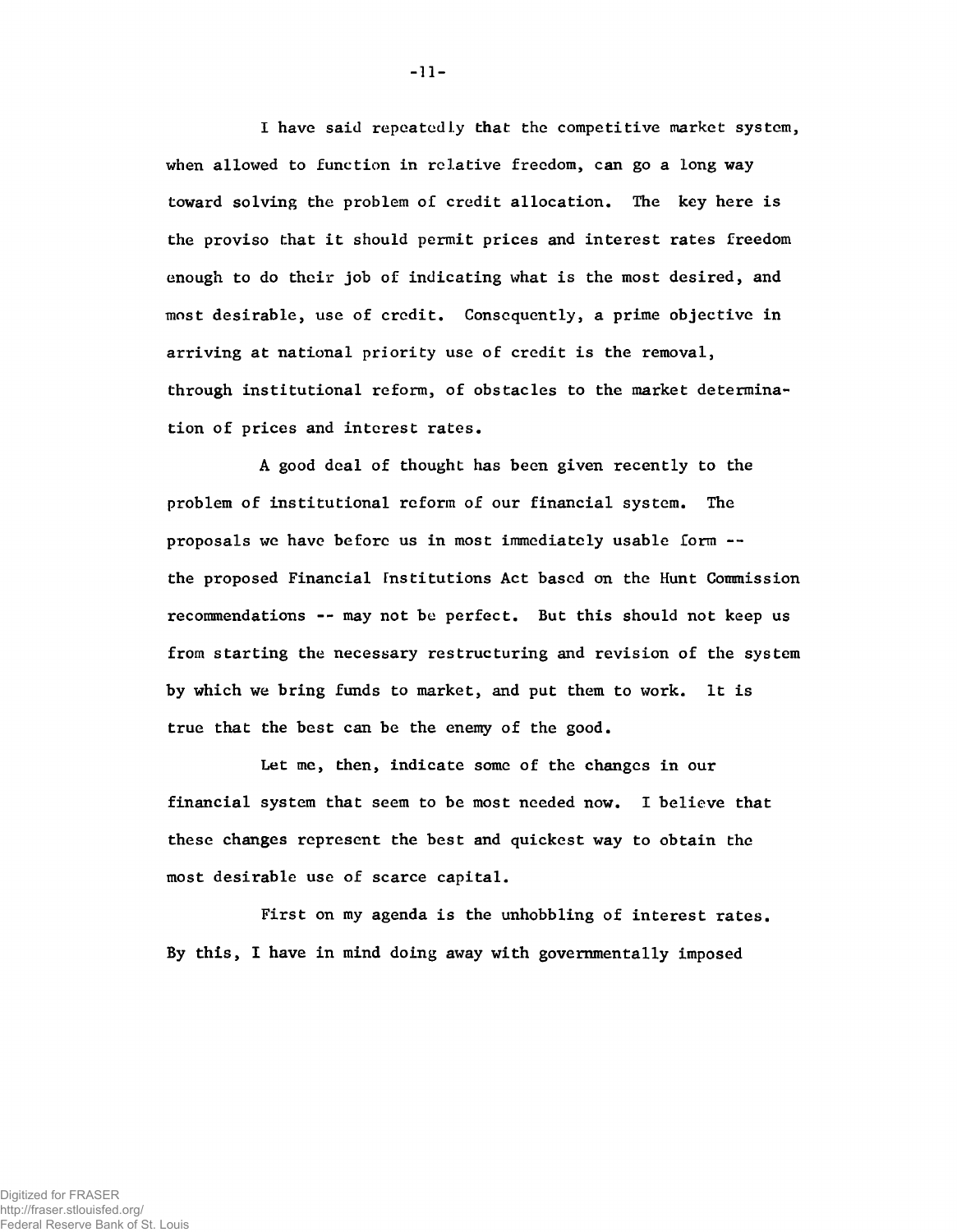interest rate ceilings -- chiefly, usury ceilings, and a phasing out and suspension of ceilings on time deposits. An interest rate is a financial sensory apparatus, indicating, by its rising and falling levels, changes in preferences for various types of investment, and where funds are most needed, or wanted, in comparison to all other uses. But interest rates can only do this if the bureaucratic hand does not smother the responsiveness of rates to economic conditions and desires. Such smothering eventuates in serious economic mistakes, distorting incentives and causing wasteful investment. The result may be a failure to produce capacity or product where and when needed, or the over-production of capacity or product, wrong job training, failure to carry out needed research and investment in unproductive research, and a long list of other economic wrongdoings. Two current and painfully evident mistakes are the withholding of capital from utilities and from home-building, the one due to regulation distorting the price incentive to invest, the other due directly to ceilings on the interest that may be paid for savings that go into mortgage investment .

Second, the depository base of thrift institutions should be expanded, and the allowable investment alternatives should be broadened. For example, thrift institutions should be permitted to put at least a significant portion of their funds into shortterm assets, primarily in the consumer loan field. This would help

-12-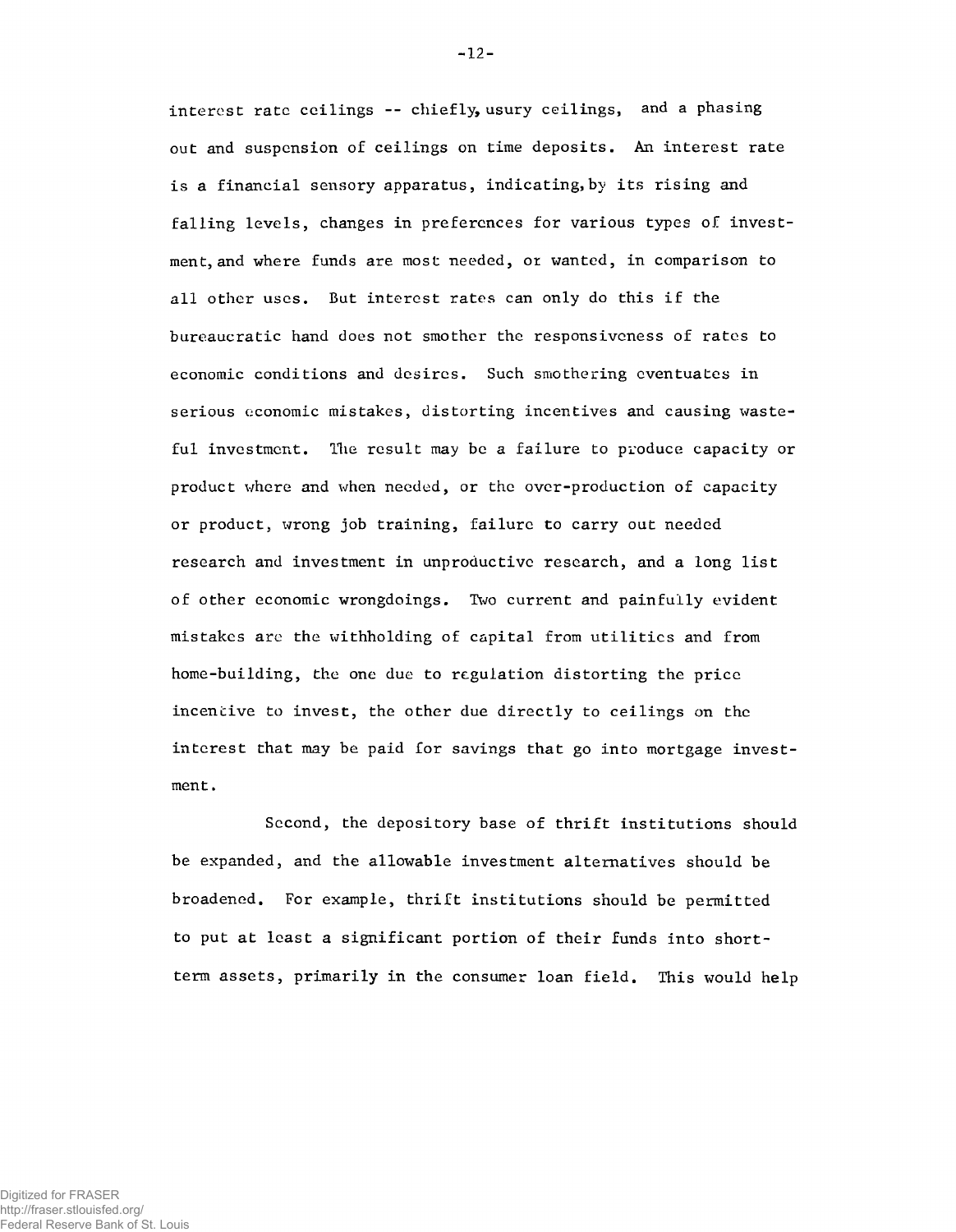**to cure one of the worst difficulties the thrift institutions face in meeting smoothly — despite rising and falling of interest rates that are not under control — the need for mortgage money. They would be able, through such short-term investment, to adjust their earnings to better compete with the earning power of other financial intermediaries. Presently, the thrift institutions are locked into housing loans that, in times of high interest rates, make their portfolio a relatively low-earning conglomerate of interest rates reaching back, on the average, some eight years.**

**Further, I am certainly in record with the expressed conviction of the Federal Reserve Board that the variable rate mortgage should be most seriously looked into, again as a means of permitting thrifts to adjust their earnings base as other interest rates rise and fall.**

**The fourth item on the agenda should be a variable, rather than a fixed, investment tax credit, so that the tax structure could provide additional incentive to invest, or reduce the incentive to invest, contra-cyclically.**

**These are a few of the specifics of institutional reform that I think stand at the head of the list. There are many other candidates, and the list should include methods to accomplish the removal of each and every blockage to the free formation of prices and interest rates. Where adjustments might temporarily damage existing institutions, phase-in programs, govermental assistance**

-13-